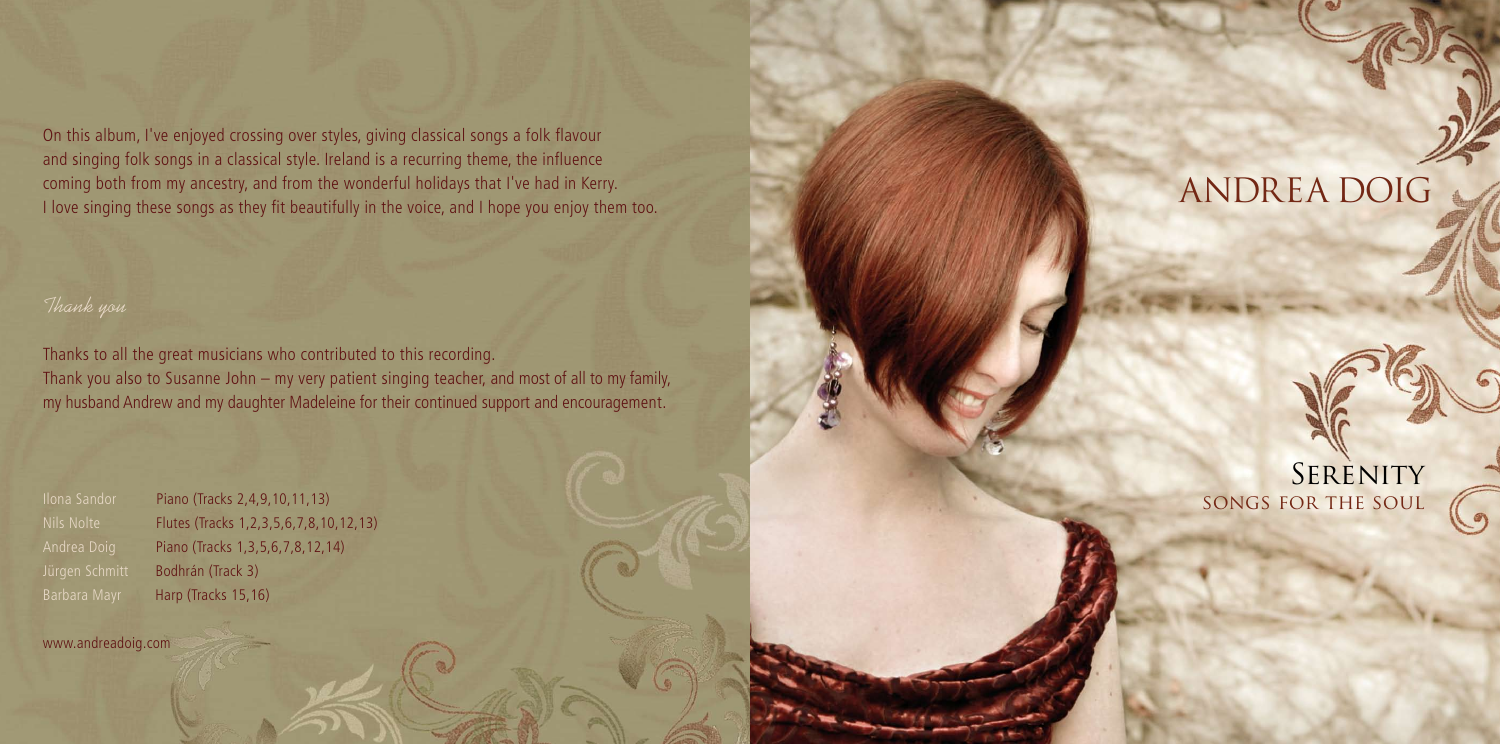# **Hallelujah**  Leonard Cohen arr. Andrea Doig

# In this version, Leonard Cohen takes a holiday in Ireland

I've heard there was a secret chord That David played and it pleased the Lord, But you don't really care for music, do you?

It goes like this, the fourth, the fifth, The minor fall, the major fifth, The baffled king composing Hallelujah. Hallelujah, Hallelujah, Hallelujah, Hallelujah.

 Maybe I have been here before, I know this room, I've walked this floor. I used to live alone before I knew you.

I've seen your flag on the marble arch, Love is not a victory march. It's a cold and it's a broken Hallelujah. Hallelujah........

There was a time you let me know What's really going on below. But now you never show it to me, do you?

And remember when I moved with you, The holy dark was moving too. And every breath we drew was Hallelujah.

Hallelujah.......

Maybe there's a God above, And all I ever learned from love Was how to shoot at someone who outdrew you.

And it's not a cry you can hear at night, It's not somebody who's seen the light. It's a cold and it's a broken Hallelujah. Hallelujah.........

### **Scarborough Fair**

**Traditional** arr.David Downes

An old English folksong where the singer tells the listener to ask her former lover to If he completes these tasks, she will take him back.

Are you going to Scarborough Fair? Parsley, sage, rosemary and thyme. Remember me to one who lives there. He once was a true love of mine.

Tell him to make me a cambric shirt. Parsley, sage, rosemary and thyme. Without no seams nor needlework. Then he'll be a true love of mine.

Tell him to find me an acre of land. Parsley, sage, rosemary and thyme. Between the salt water and the sea strand. Then he'll be a true love of mine.

Are you going to Scarborough Fair? Parsley, sage, rosemary and thyme. Remember me to one who lives there. He once was a true love of mine.

# **My heart will go on** James Horner, Will Jennings (Titanic)

Every night in my dreams I see you. I feel you, that is how I know you go on. Far across the distance and spaces between us You have come to show you go on.

Near, far, wherever you are I believe that the heart does go on. Once more you open the door and you're here in my heart, And my heart will go on and on.

Love can touch us one time and last for a lifetime And never let go till we're gone. Love was when I loved you, one true time I hold to. In my life we'll always go on.

Near, far........

You're here, there's nothing I fear and I know that my heart will go on. We'll stay forever this way. You are safe in my heart And my heart will go and on.

# **Love me Sweet** Carl Vine c.1993

This song was written for the Australian TV mini series 'The Battlers'. The words are adapted from the poem 'A Man's Requiments' by Elizabeth Barrett Browning.

Love me sweet with all your heart. Feeling, thinking, seeing. Love me with your lightest glance. Love me in full being.

Love me with your open arms, In their frank surrender. With the vowing of your lips In their silence tender.

**Ave Maria** 1.Bach / Gounod 2.Caccini

I recorded both these beautiful Ave Marias live in the Evangelische Auferstehungskirche in Bad Vilbel. This charming little church dates back to 1298.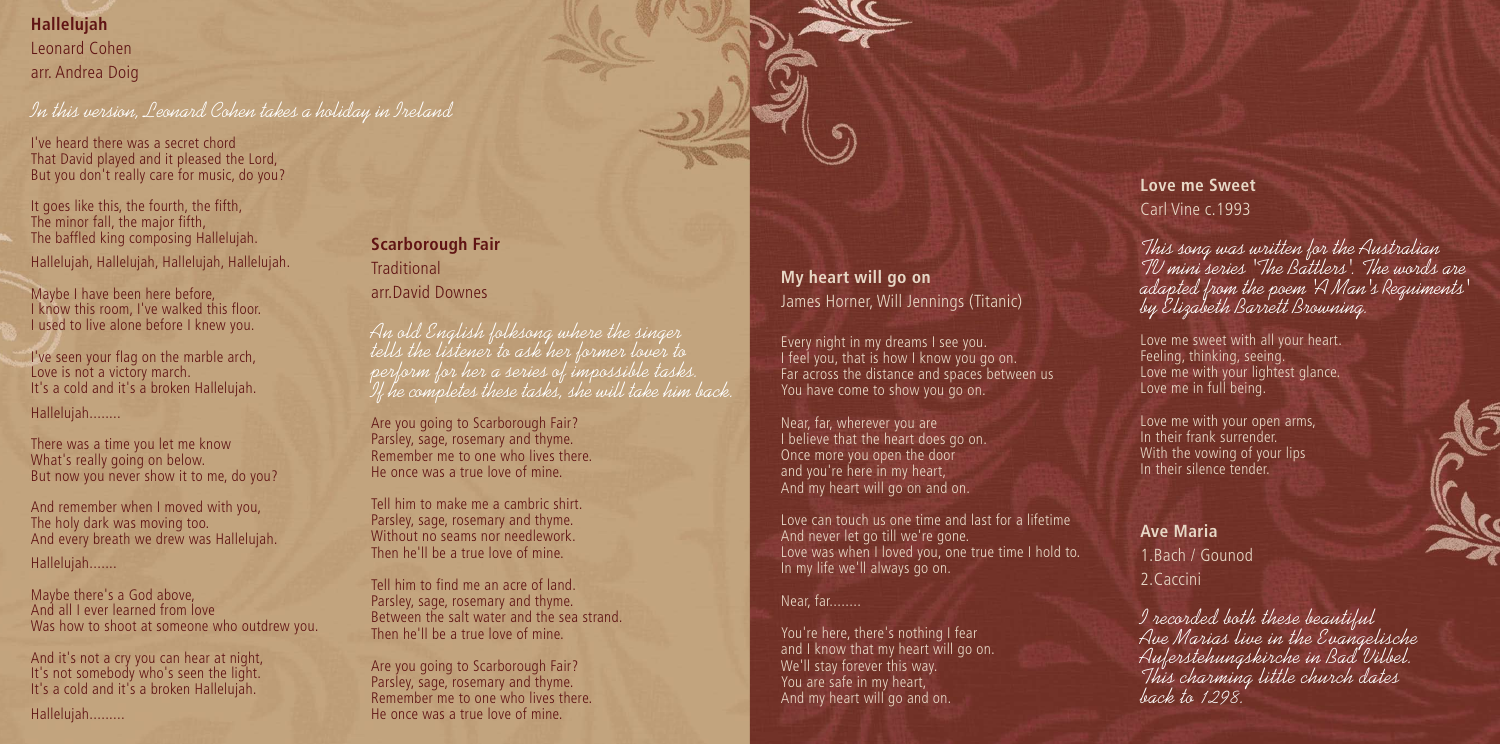# **Loch Lomond Traditional** arr. Ilona Sandor and Andrea Doig

This famous old song tells of two Jacobite soldiers in the 1745 uprising. One of the soldiers was captured and sentenced to death. The song says that the spirit of the dead soldier would reach Scotland before his comrade, who would struggle home over the mountains.

By yon bonnie banks and yon bonnie braes Where the sun shines bright on Loch Lomond Where me and my true love were ever wont to gae On the bonnie, bonnie banks of Loch Lomond.

Oh ye'll tak' the high road And I'll tak the low road And I'll be in Scotland afore ye. But I and my true love will never meet again On the bonnie, bonnie banks of Loch Lomond.

Twas there that we parted in yon shady glen On the steep, steep side of Ben Lomond. Where in soft purple hue the Highland hills we view And the moon coming out in the gloaming.

Oh ye'll tak' the high road

The wee bird may sing and the wild flowers spring And in sunshine the waters be sleeping But the broken heart kens nae the second spring again Tho the waefu may cease fray their greeting.

Oh ye'll tak' the high road

**Be thou my Vision Traditional** arr. The Martins, Robert White Johnson

The words of this beautiful song date back to the 8th Century and have long been part of the Irish monastic tradition.

Be thou my vision, o Lord of my heart. Nought be all else to me, save that thou art. Thou my best thought by day or by night. Waking or sleeping, thy presence my light.

Be thou my wisdom and thou my true word. I ever with thee and thou with me Lord. Thou and thou only, first in my heart. Great God of Heaven, my treasure thou art.

Great God of heaven, my victory won, May I reach heaven's joys, o bright Heaven's sun! Heart of my own heart, whatever befall. Still be my vision, O Ruler of all! Still be my vision, O Ruler of all!

# **Panis Angelicus**

Cesar Franck

Panis angelicus fit panis hominum; Dat panis coelicus figuris terminum: O res mirabili! manducat Dominum pauper, servus et humilis

# **Amazing Grace Traditional** arr. Andrea Doig

with special thanks to Jürgen Schmitt for his accompaniment on the Bodhran (Irish drum)

Amazing Grace, how sweet the sound That saved a wretch like me, I once was lost but now am found, was blind, but now I see.

'Twas grace that taught my heart to fear, and grace my fears relieved. How precious did that grace appear, the hour I first believed.

Thro' many dangers, toils and snares I have already come, 'tis grace hath brought me safe thus far, and grace will lead me home.

### **Somewhere over the Rainbow**

Harold Arlen, E.Y. Harburg (Wizard of Oz)

Judy Garland was another great

When all the world is a hopeless jumble and the raindrops tumble all around heaven opens a magic lane.

When all the clouds darken up the skyway there's a rainbow highway to be found leading from your window pane, to a place behind the sun just a step beyond the rain.

Somewhere over the rainbow, way up high, There's a land that I heard of once in a lullaby. Somewhere over the rainbow skies are blue And the dreams that you dare to dream really do come true.

Someday I'll wish upon a star and wake up where the clouds are far behind me. Where troubles melt like lemondrops Away above the chimney tops That's where you'll find me.

Somewhere over the rainbow, bluebirds fly. Birds fly over the rainbow, why then, oh why can't I?

If happy little bluebirds fly beyond the rainbow Why oh why can't I?

**One Hand, One heart**  Leonard Bernstein, Stephen Sondheim (West side story) arr. Andrea Doig

# A simple but gorgeous love song.

Make of our hands one hand. Make of our hearts one heart. Make of our vows one last vow. Only death will part us now.

Make of our lives one life. Day after day one life. Now it begins, now we start. One hand, one heart. Even death won't part us now.